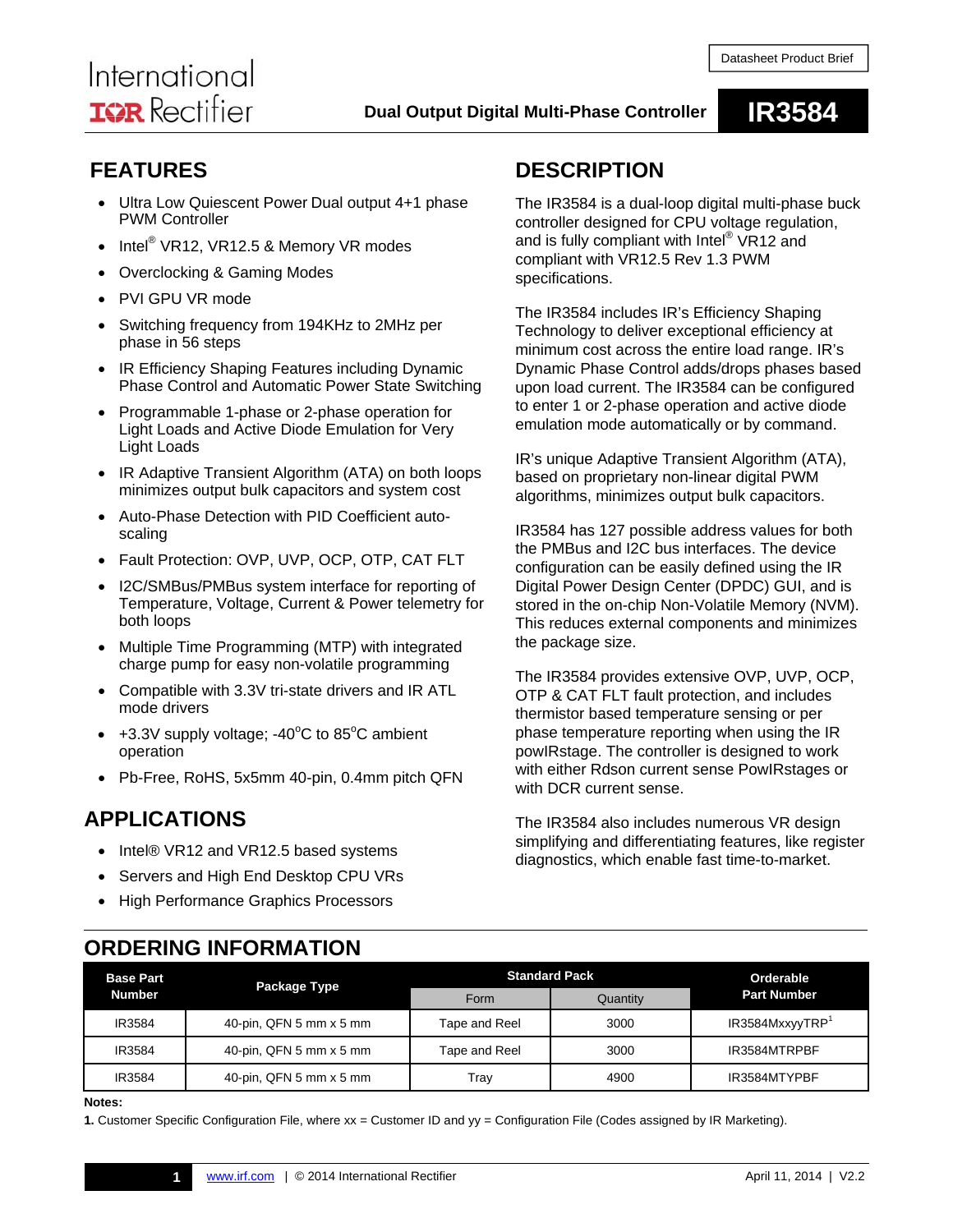### **ORDERING INFORMATION**



**Figure 1: IR3584 Pin Diagram**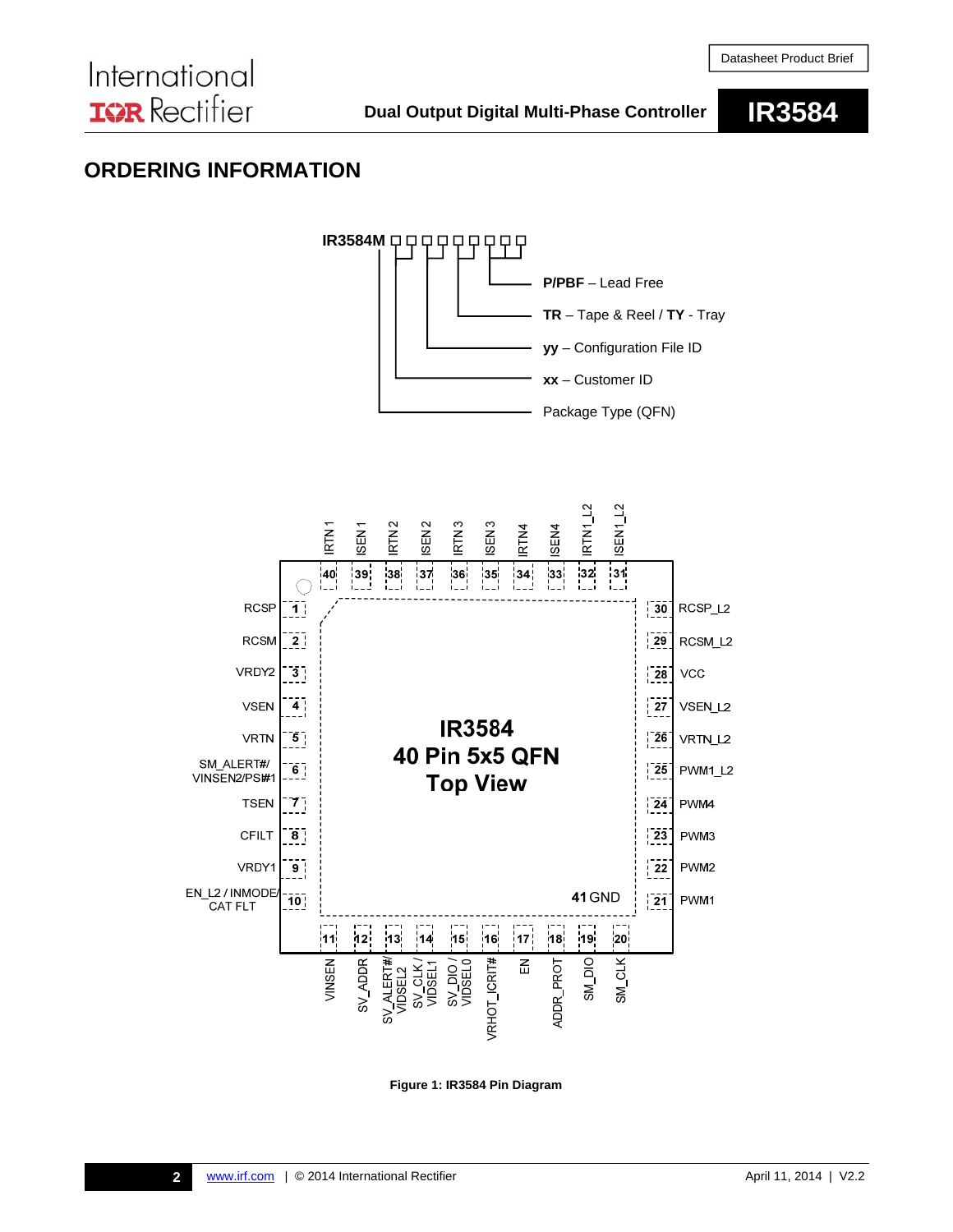### **FUNCTIONAL BLOCK DIAGRAM**



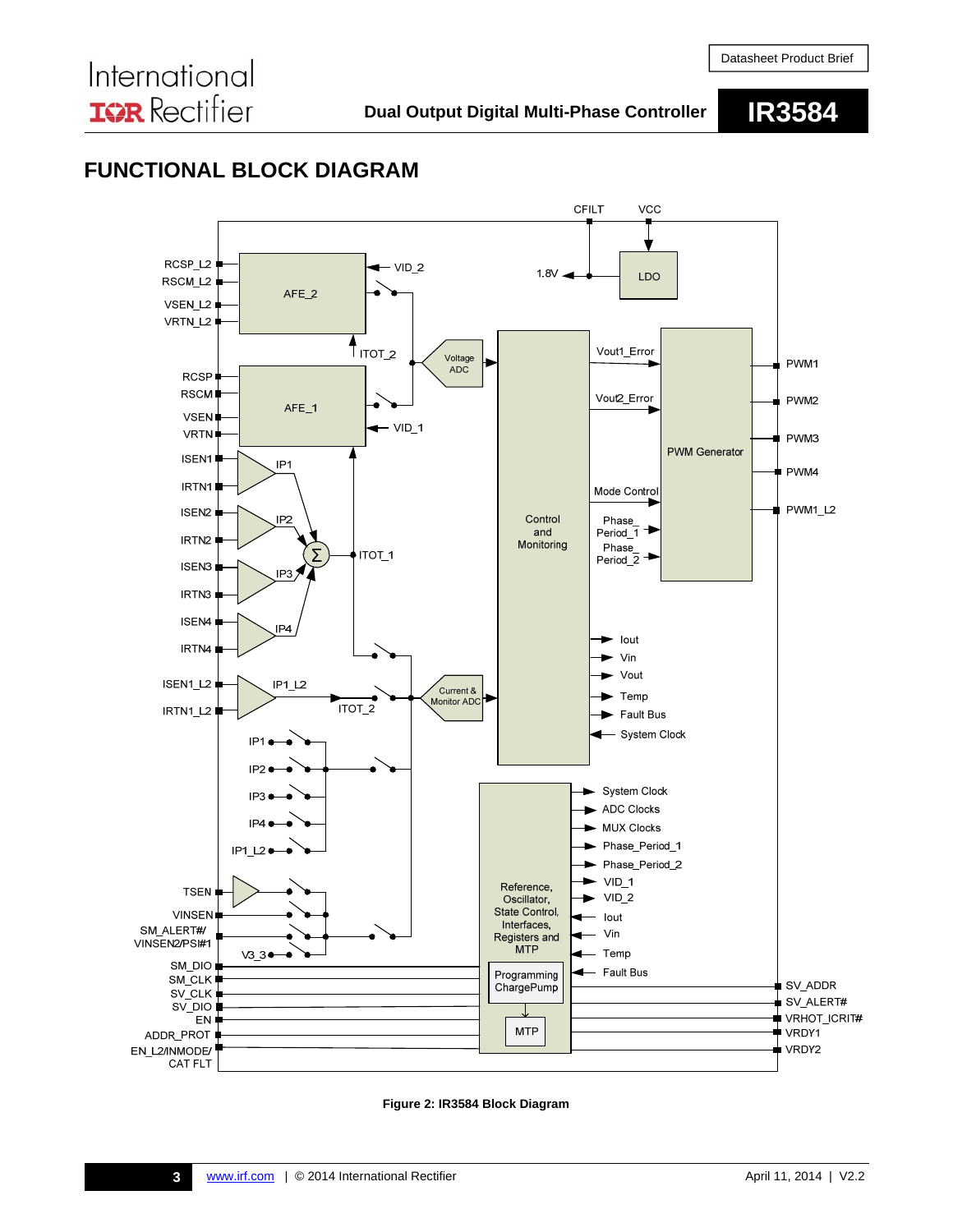### **TYPICAL APPLICATION DIAGRAM**



**Figure 3: VR using IR3584 Controller and IR3555 powIRstages in 4+1 Configuration**